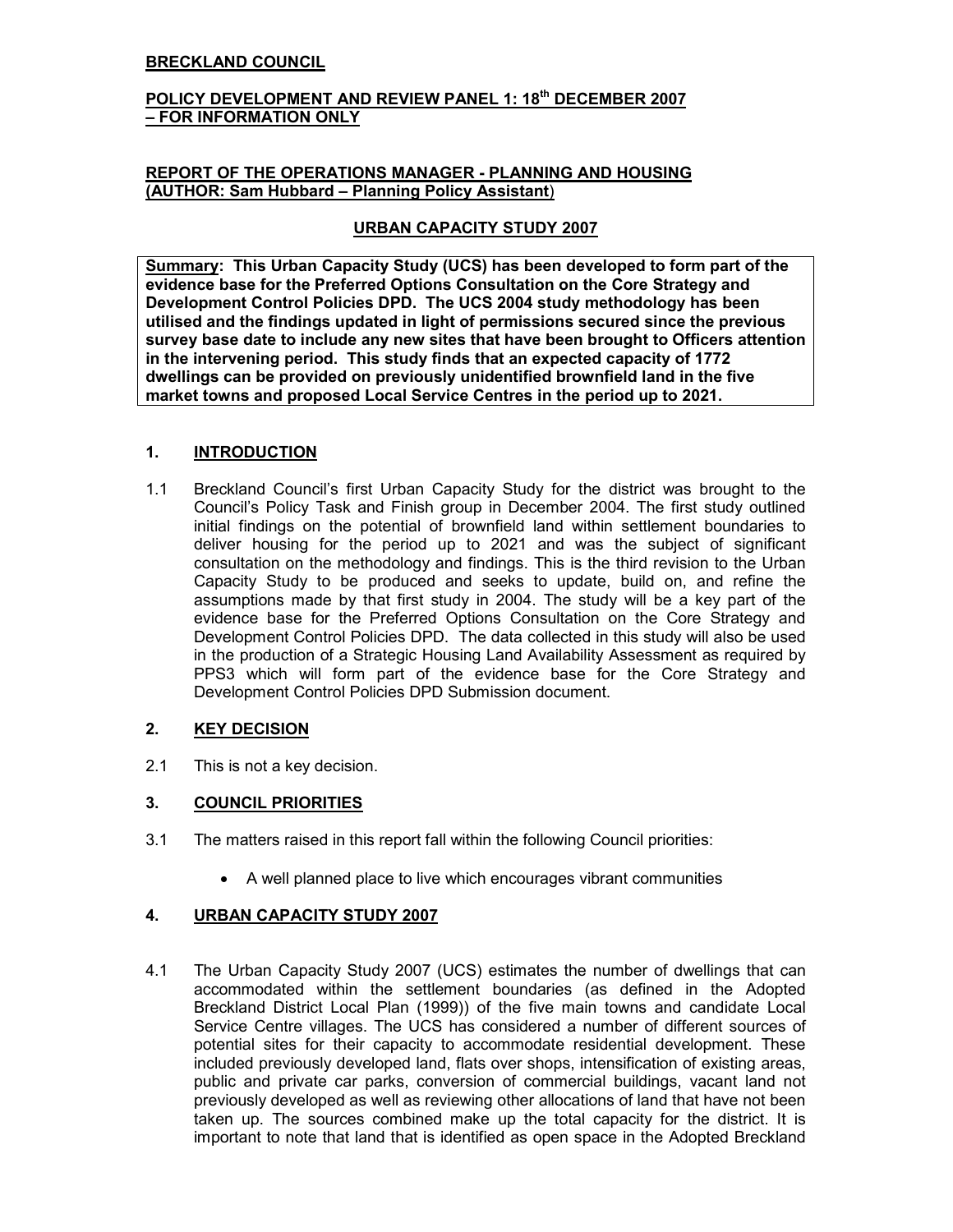District Local Plan (1999) and the Breckland Open Space Assessment (2007) has not been considered by this study.

- 4.2 The UCS has adopted a simple and transparent approach to assessing the capacity of the individual sites found. This approach utilises a series of 'multipliers' in order to work out the theoretical capacity of each site. By utilising such an approach, the capacity outlined for each site can be seen in a transparent fashion and provides a clear indication of the assumptions that have been used to generate the results. This approach has been consulted on with a number of key agencies including the Government Office, Norfolk County Council and the Home Builders Federation and generally supported.
- 4.3 Since the 2004 Urban Capacity Study a number of the sites identified have been granted Planning Permission for redevelopment for housing. In many cases, the number of dwellings permitted on sites exceeded the potential number identified in the 2004 study. Therefore, this study has sought to use the uplift in numbers on those sites permitted in order to justify applying higher density assumptions on new and existing sites in this study. This approach will aid the accuracy and robustness of the assumptions made by this UCS.
- 4.4 The study estimates that a total of 1772 dwellings can be accommodated on urban capacity sites across the District in the period from 2007 to 2021. 1271 of these dwellings can be accommodated in the five main towns in the District. It is expected that 1532 dwellings will come forward from specific sites and a further 240 from trendbased capacity sources. The study finds that in total, 1198 dwellings will be provided in the period up to 2006-2011, 384 will come forward between 2011 and 2016, and no dwellings from 2016-2021.

## 5. NEXT STEPS

- 5.1 Government guidance outlined in Planning Policy Statement (PPS3) advises Local Authorities to carry out Strategic Housing Land Availability Assessments (SHLAA) to identify land within a district or sub-regional housing market area with the potential for housing development. SHLAAs replace Urban Capacity Studies (UCS) as the bestpractice methodology for assessing housing potential. The main differences between a SHLAA and a UCS is that SHLAA look at land outside the defined settlement boundaries of towns and villages, both Greenfield and brownfield. A SHLAA also involves testing the developability and deliverability of identified sites in a much more rigorous way then a UCS.
- 5.2 The data collected in this study will provide the basis for the wider SHLAA study that will be produced in 2008. The SHLAA will be published prior to the submission of the Core Strategy and Development Control Policies DPD and will be a key part of the evidence base for this document. A draft methodology for the SHLAA has already been consulted on with County Council, Home Builders Federation, EEDA and the development industry. In the development of the SHLAA there will be further consultation with the development industry to test the deliverability and developability of sites.
- 5.3 In the interim period before a Strategic Housing Land Availability Assessment is completed, this revised UCS nevertheless provides a robust estimation of the potential of sustainably located brownfield land to accommodate housing development in Breckland. Whilst the Study provides an estimation of brownfield capacity it nonetheless provides evidence that the delivery of the LDF spatial strategy will be dependent on releases of greenfield land. This situation is partly the result of an absence of large tracts of brownfield land and also a need to avoid the overintensification of some sources of previously-developed land (i.e. gardens) in order to protect the form and character of Breckland's towns and villages.